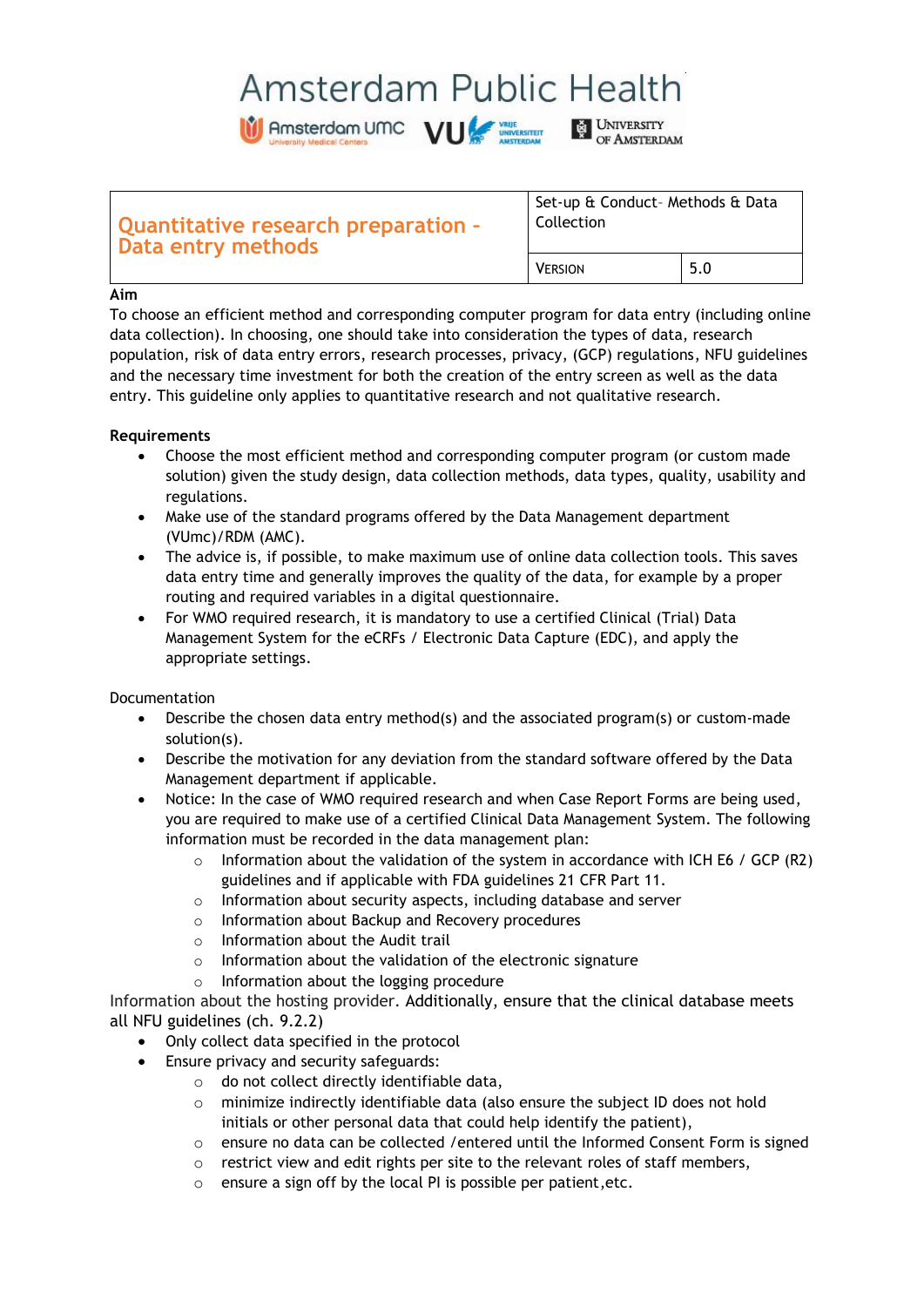# Amsterdam Public Health Amsterdam UMC VU **E UNIVERSITY**<br>OF AMSTERDAM

- Ensure the study database is both tested by the team and by an independent person
- Contact (Research) Data Management to be informed of additional requirements

## **Responsibilities**

- Executing researcher: To consider different data entry methods and choose the most suited method together with the project leader.
- Project leaders: To advise the investigator to choose highly efficient and reliable methods and computer programs for data entry and designing data entry screens.
- Research assistant: N.a.

### **How To**

In most instances, research data will need to be entered before the data can be analyzed. There are various methods of data import, with associated computer programs, available for this task.

Programmes to conduct Clinical Trials and built Electronic Case Report Forms under the strict conditions of Good Clinical Practice

- 1. Castor EDC, a web-based Clinical Data Management System
- *2. OpenClinica, a web-based Clinical Data Management System. As of 2020, OpenClinica is no longer supported by the AMC CRU as OpenClinica studies are no longer accepted on the TralT platform.*

Programmes for creating internet questionnaires:

- 1. The built-in survey module of Castor;
- 2. LimeSurvey (for AMC researchers, nWMO);
- 3. Survalyzer (for VUmc researchers, nWMO);
- 4. [Qualtrics](https://rsp.uva.nl/uitvoeren/informatie-verzamelen/online-vragenlijsten/online-vragenlijsten.html?cb) (UvA);
- 5. Easion
- 6. KLIK PROM portal (www.hetklikt.nu, [info@hetklikt.nu\)](mailto:info@hetklikt.nu)

Programmes for creating forms for manual data entry of questionnaires or registration forms on paper

- 1. Castor
- 2. Blaise
- 3. SPSS data edito. Not recommended as SPSS does not enable an audit trail of edits to your dataset. Not allowed for WMO required research.

Programmes for creating forms for conducting computer-assisted face-to-face and telephone interviews

- 1. Blaise
- Please note that not all programs can be used free of charge.

Please also note that it is not permitted to store any contact information such as names of research participants and other privacy sensitive data in these programs. Contact your Data Privacy Officer and (Research) Data Management in case you want to use your Electronic Data Capture system for sending out surveys to participants as well, as you may need /want to include a participant's emailaddress to send out your survey.